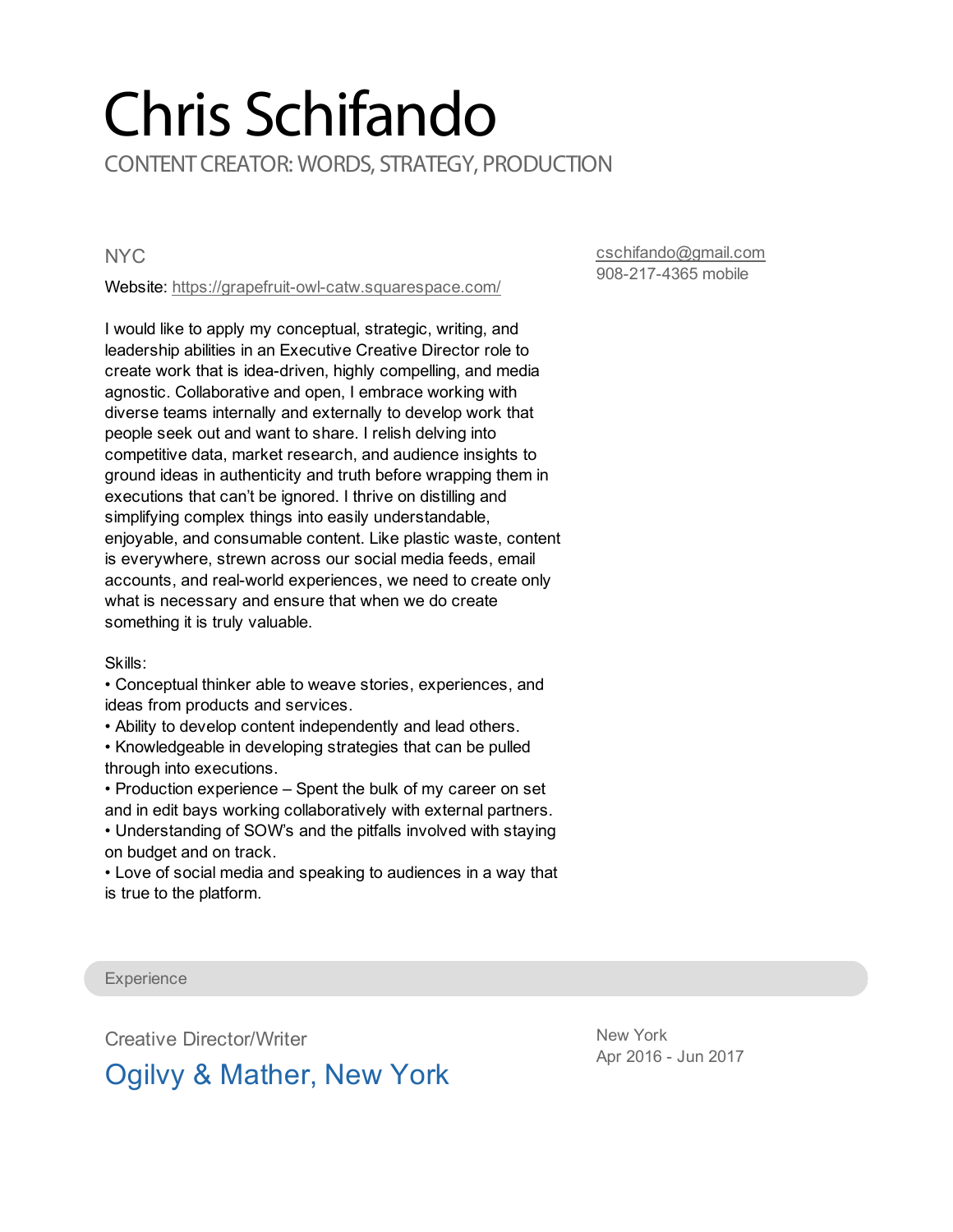Creative Director/Writer

Freelance - Y&R

New York Apr 2015 - Mar 2016

Creative Director/Writer Freelance – Figliulo & Partners

Creative Director/Writer

Freelance – Grey, New York

Creative Director/Writer

Freelance – CHI & Partners

Creative Director/Writer

#### Freelance – NBC/Universal

Creative Director/Writer Deutsch, New York

Creative Director/Writer

Mcgarrybowen, New York

Creative Director/Writer

#### Merkley & Partners

Associate Creative Director/Writer

DDB, New York

New York Dec 2014 - Apr 2015

New York Apr 2014 - Nov 2014

New York Mar 2014 - Mar 2014

New York Dec 2013 - Mar 2014

New York 2012 - 2013

New York 2010 - 2012

New York 2006 - 2010

New York 2005 - 2006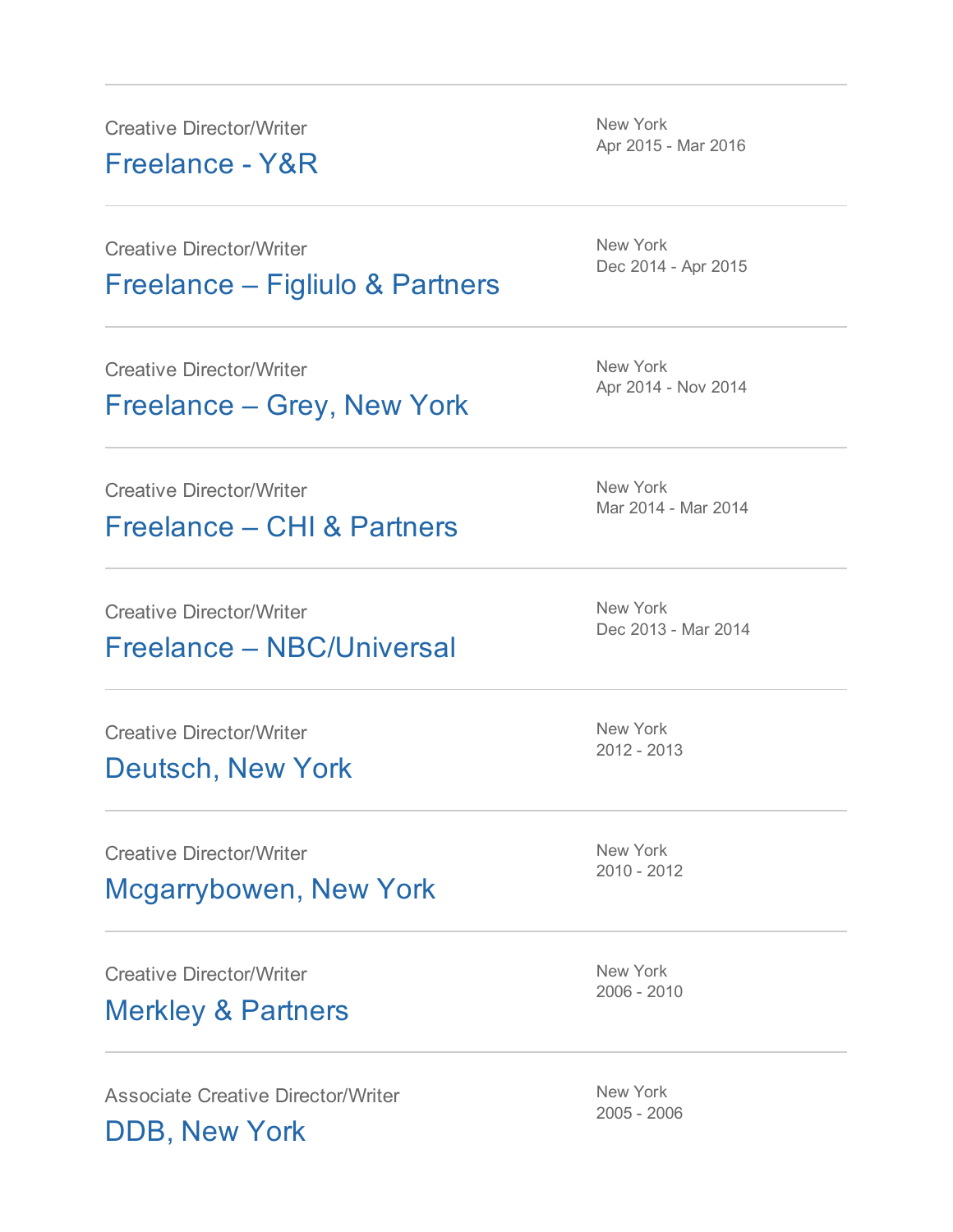Senior Writer

Deutsch, LA

**Writer** 

## TBWA Chiat Day, LA

**Writer** 

### Crispin Porter + Bogusky

**Writer** 

## Earle Palmer Brown, Richmond

Content Story Lead

#### IBM

Lead the content development of best-in-class work for IBM's internal creative agency. Champion great ideas and innovative thinking. Develop an internal community and upskill peers through guild sessions that educate and inspire. Build brand relevancy with content that connects with audiences and demonstrates IBM expertise.

**Education** 

Bachelor of Arts, English

New York University

School of Visual Arts

Los Angeles 2001 - 2005

Los Angeles 1997 - 2001

Miami 1996 - 1997

Richmond 1995 - 1996

New York Aug 2016 - Present

New York

New York